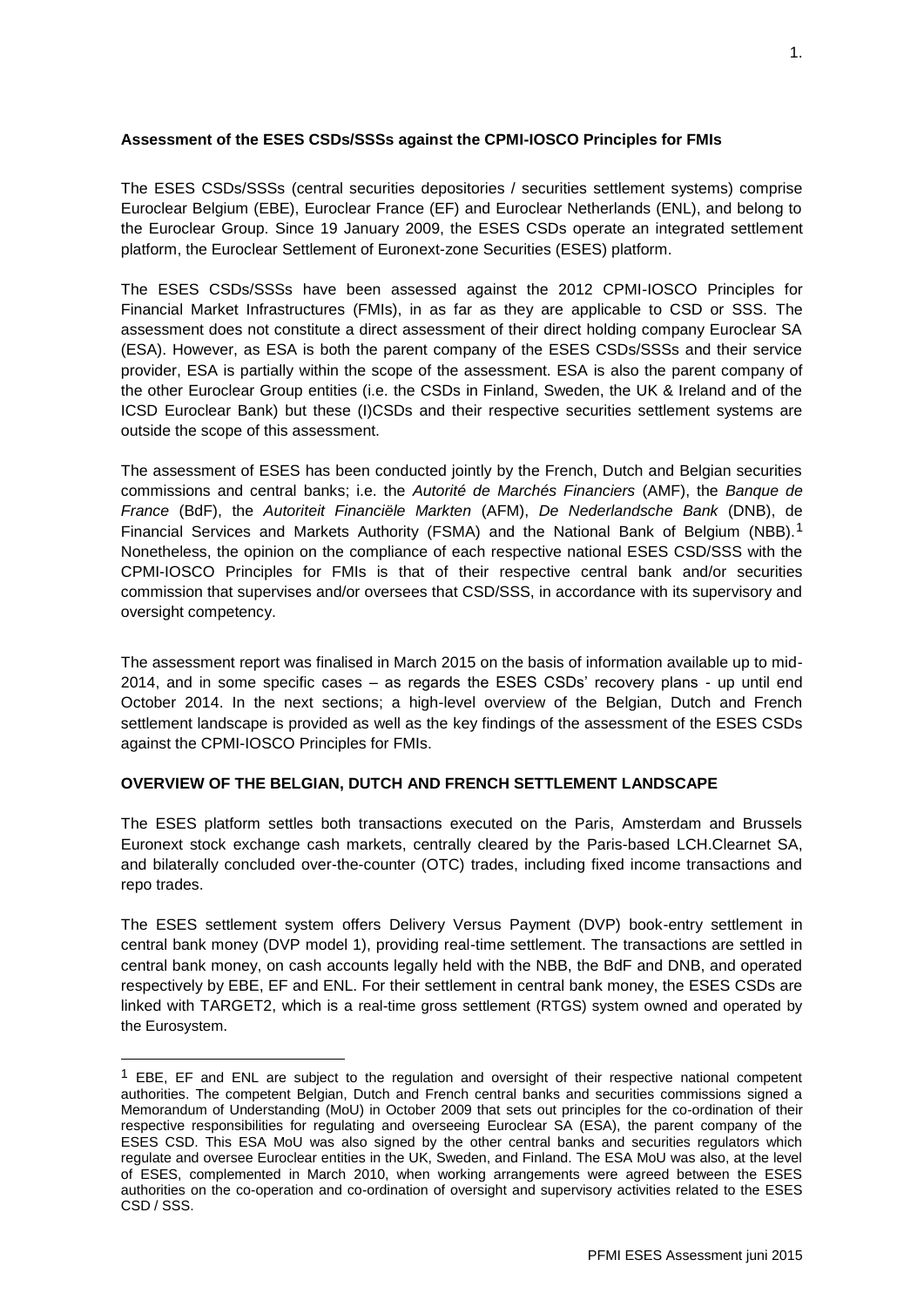The ESES CSDs also maintain direct and indirect (or, relayed) international links for the settlement of cross-border transactions in foreign securities. The majority of foreign securities are held with Euroclear France as an investor CSD, via relayed links through the ICSD Euroclear Bank. Moreover, each ESES CSD has a direct link with Euroclear Bank.

The core business services offered by the ESES CSDs/SSSs include settlement and custody services. EBE is the only ESES CSD/SSS that holds and settles primarily equities.

Chart 10 provides an overview of the value of securities deposits held in the ESES CSDs as well as their settlement turnover. . In 2014, the value of securities held in custody amounted to 22 billion EUR for Euroclear Belgium, 1 033 billion EUR for Euroclear Netherlands and 5 757 billion EUR for Euroclear France. The value of the settlement turnover amounted to 835.5 billion EUR for EBE, 4 366 billion EUR for ENL and 81 722 billion EUR for EF.





Source: Euroclear

# **SUMMARY ASSESSMENT**

This section summarises the key findings of the detailed assessment of principles and sets out the recommendations to the ESES CSDs.

| Summary of the results of the principle-by-principle assessment of observance<br><b>Ratings summary for principles: ESES CSDs</b> |                                                              |  |  |  |
|-----------------------------------------------------------------------------------------------------------------------------------|--------------------------------------------------------------|--|--|--|
| <b>Assessment category</b>                                                                                                        | <b>Principles</b>                                            |  |  |  |
| Observed                                                                                                                          | 1, 2, 3, 4, 7, 8, 9, 10, 11, 12, 13, 15, 16, 17, 18, 21, 22, |  |  |  |
| Broadly observed                                                                                                                  | 19.20.23                                                     |  |  |  |
| Partly observed                                                                                                                   | None                                                         |  |  |  |
| Not observed                                                                                                                      | None                                                         |  |  |  |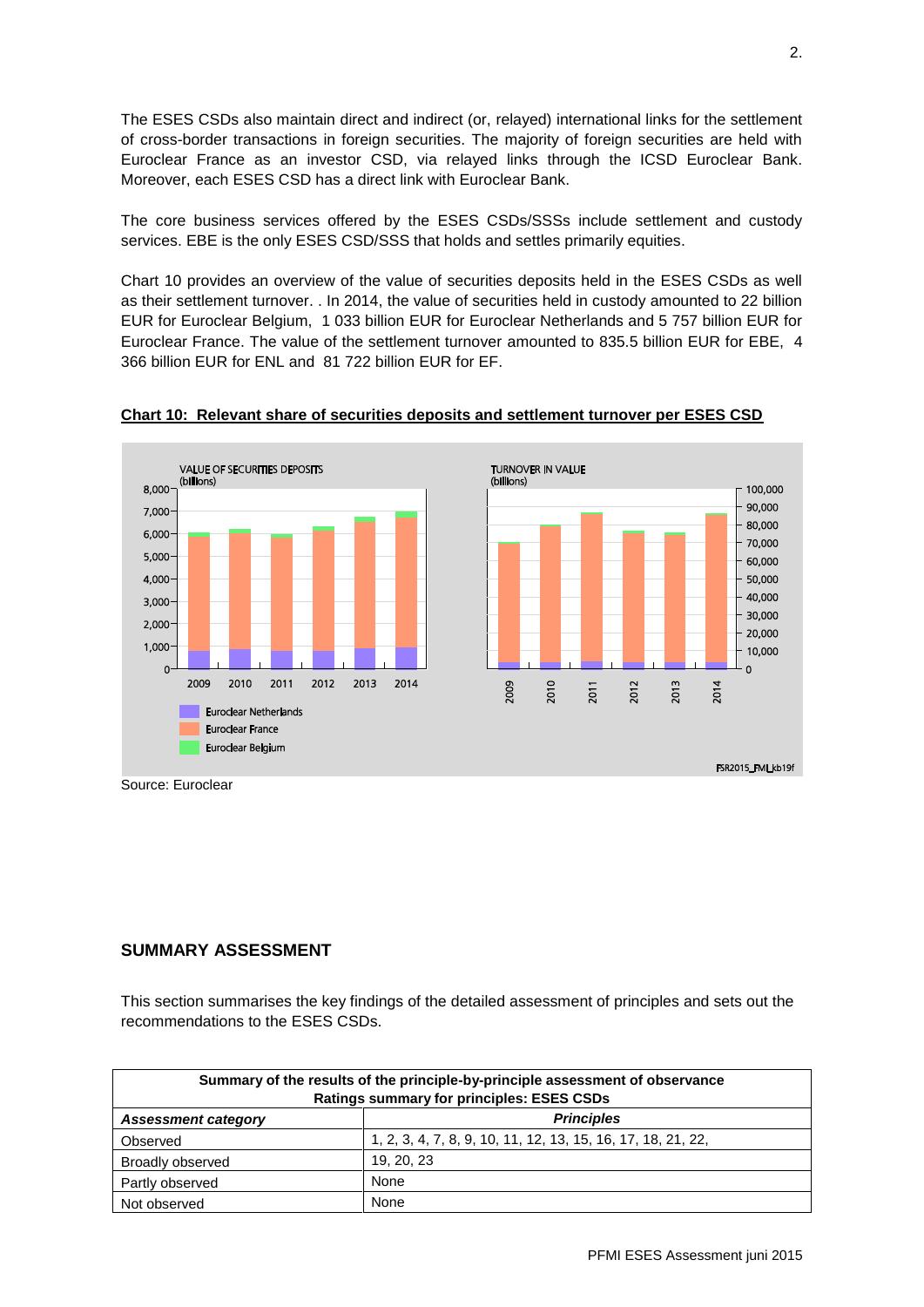#### **General organisation (Principles 1 to 3)**

**Principle 1 - Legal basis** - The ESES CSDs have a well-founded, clear, transparent, and enforceable legal basis for each material aspect of their activities in all relevant jurisdictions. However, in as far as the stipulation of the operational details of the contractual framework via Detailed Service Descriptions (DSDs) and Newsletters is concerned, it is not always clear for both the CSDs and the clients which constitute the binding rules, given that the Newsletters are not always precise on what DSD should be changed and how the DSD is changed, given that DSDs are not timely updated.

**Principle 2 - Governance** - The ESES CSDs' governance arrangements are deemed to be clear and transparent. The description of the governance arrangements is clear and they have been made available via the Euroclear website as well. The governance arrangements also clearly promote the safety and efficiency of the ESES CSDs through the Board objectives set. The objectives support the role of the ESES CSDs in the broader financial system and take into account public interest considerations and the objectives of relevant stakeholders.

**Principle 3 - Framework for the comprehensive management of risks** - The ESES CSDs have a sound risk-management framework in place for comprehensively managing legal, credit, liquidity, operational, and other risks. The ESES CSDs elaborated a recovery plan that is operational. However, this assessment does not include the compliance with the CPMI–IOSCO guidance on FMI recovery that was issued in October 2014. Euroclear should check the ESES CSDs' recovery plan on its compliance with this guidance.

#### **Credit and liquidity risk management (Principles 4 to 7)**

**Principle 4 - Credit risk** - The ESES CSDs have a risk framework in place that includes credit exposure monitoring. However, since the ESES CSDs activities do not include any activity that generates credit exposure to their participants, apart from the monthly invoicing. Such a risk is deemed as being acceptable, since it relates only to revenues stemming from their activities.

The **Principle 5 - Collateral** and **Principle 6 – Margin** are not applicable as regards the ESES CSDs.

**Principle 7 - Liquidity risk** - The ESES CSDs are not directly exposed to liquidity risk stemming from their settlement activity. Liquid resources are held by each of the ESES entities to cover their general business risk. Throughout the operational day, participants are provided with reports and messages so that they can effectively manage their cash positions.

# **Settlement (Principles 8 to 10)**

**Principle 8 - Settlement finality** - The ESES CSDs do provide clear and certain final settlement, either during the night batch that precedes the intraday settlement window or in real time in the course of the settlement day. While the legal soundness of the settlement finality rules is backed by legal opinions, the ESES CSDs should establish a formal policy for updating these legal opinions.

**Principle 9 - Money settlements** - The ESES CSDs do conduct their money settlements in central bank money. The ESES participants are able to use their single central bank cash account with their respective ESES country central bank to settle transactions of securities held in each ESES CSD.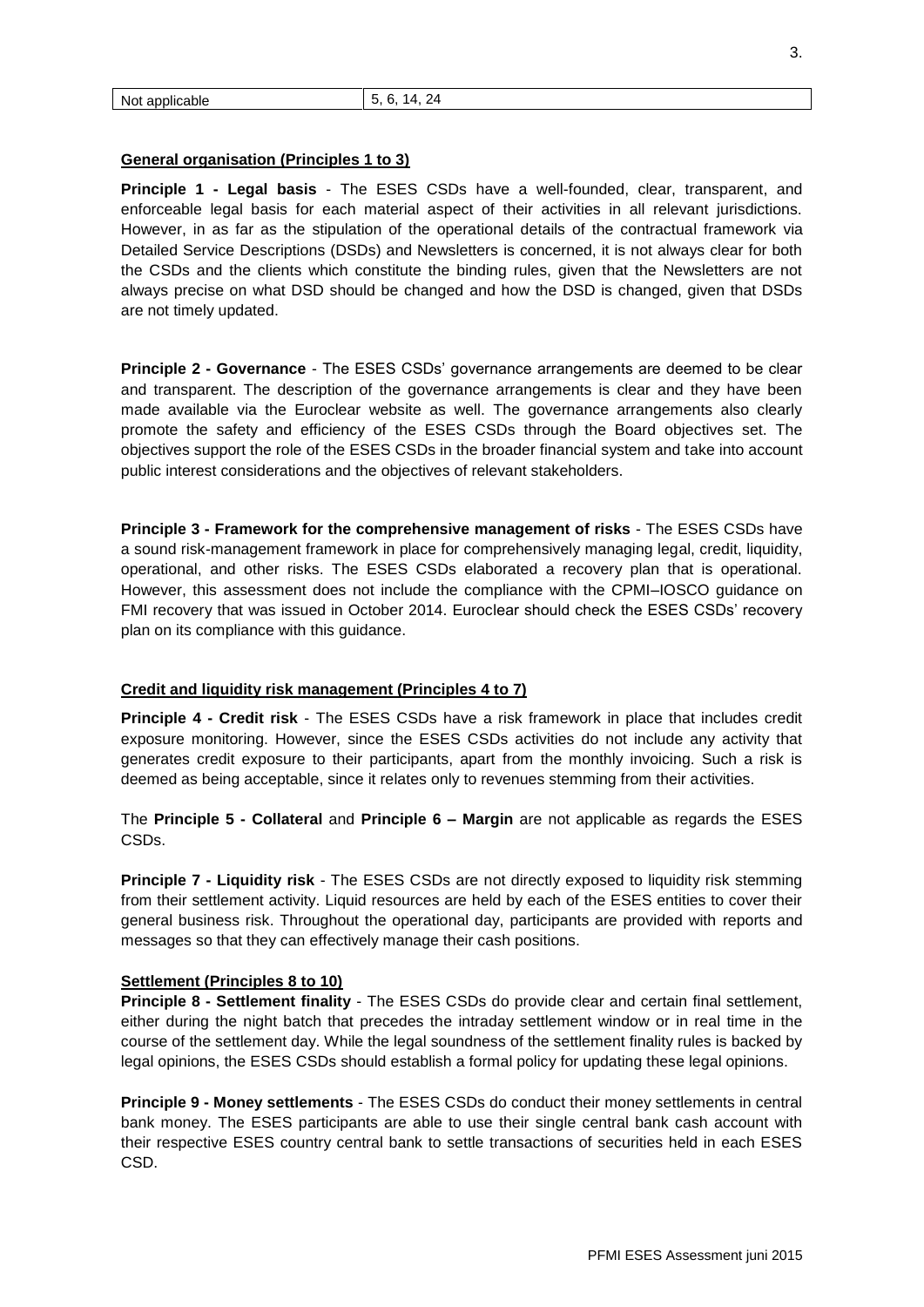**Principle 10 - Physical deliveries** – The ESES CSDs clearly state their obligations with respect to the delivery of physical instruments. The ESES CSDs country laws no longer allow the withdrawal of physical instruments. Further, the ESES CSDs identify, monitor, and manage the risks associated with holding physical paper or global note securities.

# **Central securities depositories and exchange-of-value settlement systems (Principles 11 and 12)**

**Principle 11 - Central securities depositories** - The ESES CSDs have appropriate rules and procedures to ensure the integrity of securities issues and to minimize and manage the risks associated with the safekeeping and transfer of securities. While all securities are not yet dematerialized, new issuances are to be in book-entry form. Adequate controls prevent the unauthorized creation or deletion of securities, and the ESES settlement system prohibits debit balances in securities accounts. The rights of securities holders are safeguarded in the relevant jurisdictions.

**Principle 12 - Exchange-of-value settlement systems** - The ESES CSDs settle transactions that involve two linked obligations securities on a Delivery-versus-Payment. In that case, securities are exchanged against cash thereby eliminating principal risk.

# **Default management (Principles 13 and 14)**

**Principle 13 - Participant-default rules and procedures** - The ESES CSDs have effective and clearly defined rules and procedures to manage participant insolvency procedures. While the participant insolvency procedures are updated regularly, the ESES CSDs should establish a formal policy for reviewing the rules and procedures related to the handling of a participant's insolvency. ESES does test the default procedures internally but not with its participants. The ESES CSDs should engage in testing and reviewing the default procedures with their participants.

**Principle 14 – Segregation and Portability** – is not applicable for CSD/SSS.

# **General business and operational risk management (Principles 15 to 17);**

**Principle 15 - General business risk** - The ESES CSDs identify, monitor and manage their general business risk. They hold sufficient liquid net assets to cover potential general business risks, including so as to ensure a recovery or an orderly winding down of the critical operations and services.

**Principle 16 - Custody and investment risks** – Participants' assets are protected and are held with other (I)CSDs. Legal opinions do back the protection of the participants' ownership rights on securities. The ESES CSDs' investment policy as regards their own cash deposits is sound. The ESES CSDs safeguard their own assets and minimize the risk of loss and delay in access to these assets. Nonetheless, the ESES CSD should document and formalize that their cash deposits can be withdrawn on demand in case of need.

**Principle 17 - Operational risk** - The operational risk management framework, system setup and business continuity management framework of Euroclear are sound and adequate. The risk management framework allows the ESES CSD to identify the plausible sources of operational risk, both internal and external, and manage and mitigate their impact. The systems used ensure a sufficient level of security and operational reliability and have adequate, scalable capacity. The business continuity management framework allows for timely recovery of operations and fulfilment of the ESES CSDs' obligations, including in the event of a wide-scale or major disruption.

# **Access (Principles 18 to 20)**

**Principle 18 - Access and participation requirements** - The ESES CSDs allow for a fair and open access to their services, based on reasonable risk-related participation requirements. All rules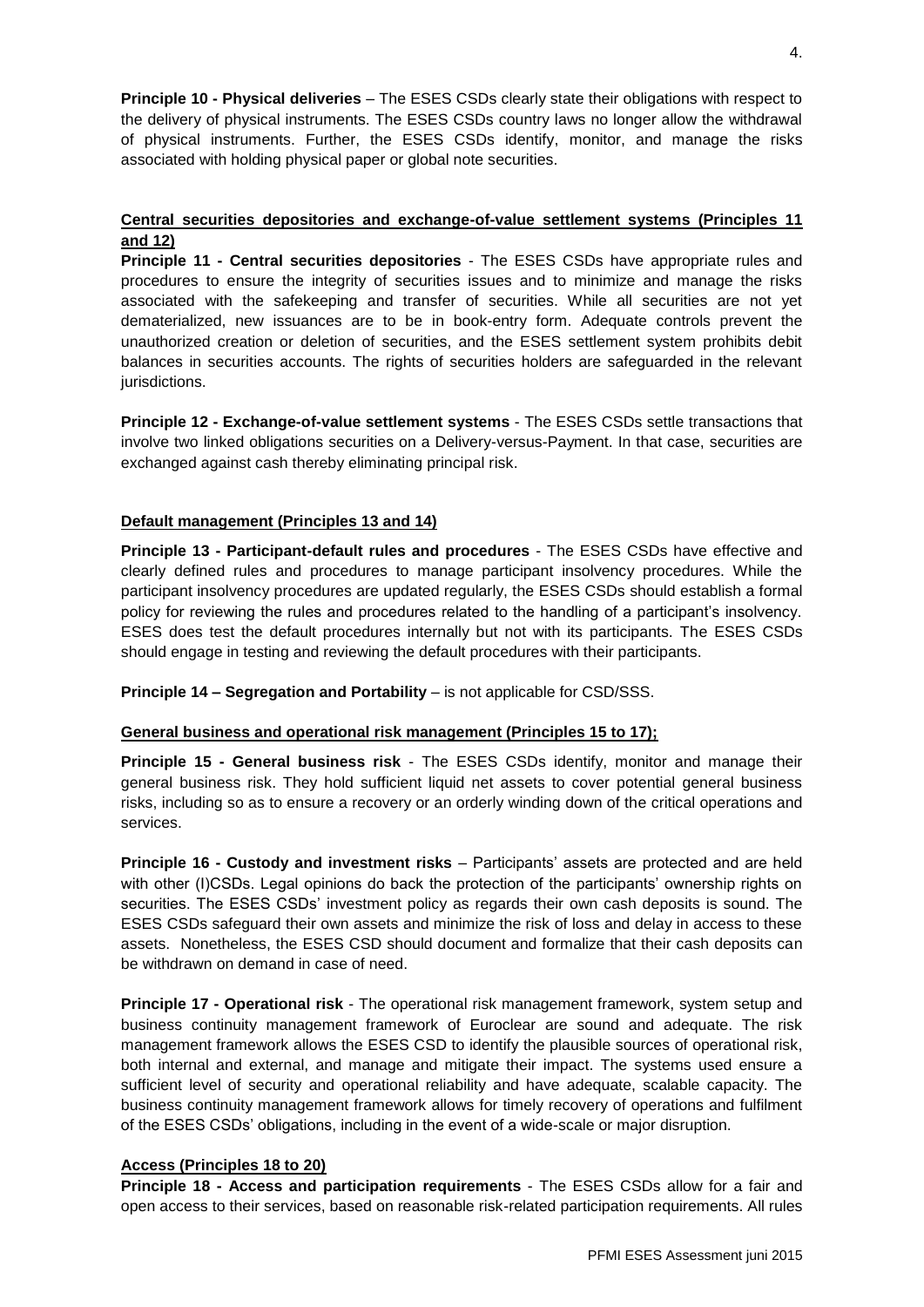are stated clearly and publicly on the ESES CSDs' website. The ESES participants' admission criteria give the ESES CSDs unnecessary discretionary power to decide on additional conditions or requirements regarding technical and operational capability of a participant. The ESES CSDs should review this aspect of their contractual framework. Further, the sponsorship review should be executed on a more regular basis than every five years

**Principle 19 - Tiered participation arrangements** - The ESES CSDs have no formal tiered participation arrangements since they enter contractual relationship only with their direct participant and they monitor and manage risks at an aggregated level. Information about indirect participants that the ESES CSDs have available is dependent on the level of segregation that a direct participant has chosen for its clients assets. No contractual right is in place to gather, from the direct participant, basic information on tiered participation. There is no sufficient guarantee that the information available to the ESES CSDs is complete and correct, while the collection of information on tiered participation is useful to detect dependencies relevant to the sound and smooth functioning of the securities settlement system. The ESES CSDs should collect basic information about indirect participation and potential material dependencies between direct and indirect participants should be identified based on all available information.

**Principle 20 - FMI links** - ESES CSDs have established links with foreign (I)CSDs. Where they act as investor CSDs, these links are mostly relayed links via Euroclear Bank. While external legal opinions are available, the legal and operational risk reviews of the links where an ESES CSD acts as an investor CSD are not adequately documented by the ESES CSDs. The ESES CSDs should perform and document the risk reviews that are said to be performed before establishing a new link.

The ESES CSDs are responsible for selecting with due care the foreign CSDs with which they establish links as well as for identifying, monitoring and managing the risks of these links. Nevertheless, Euroclear Bank actually carries out much of this task, while no outsourcing arrangement is in place between the ESES CSDs and Euroclear Bank. Where the diligences are outsourced to Euroclear Bank, the ESES CSDs should formalize this both for the direct links and the relayed links they hold. After formalization, the ESES CSDs should be able to get all relevant information derived from the outsourcing of activities.

# **Efficiency (Principles 21 and 22)**

**Principle 21 - Efficiency and effectiveness** - The ESES CSDs are efficient and effective in meeting the requirements of their participants and the markets they serve.

**Principle 22 - Communication procedures and standards** - The ESES CSDs use internationally accepted communication procedures and standards to facilitate settlement and recording. As other Euroclear group entities, they apply international ISO 15022 communication standards, procedures and recommendations. Further, automatic interaction to the ESES platform occurs via two channels, either EuroclearConnect for straight-through-processing applications or EuroclearConnect for screen based applications. The services offered via both of these channels are reachable through BT/Radianz and SWIFT.

# **Transparency (Principles 23 and 24)**

**Principle 23 - Disclosure of rules, key procedures, and market data** – The ESES CSDs adopt clear and comprehensive rules that are fully disclosed to the participants via their website. These include the ESES CSDs' contractual framework, consisting of the ESES CSDs' Terms and Conditions, Operating Manuals and Detailed Service Descriptions. The ESES CSDs consult with clients on changes that may have a material effect on them. The ESES CSDs also disclose on their website the system's design and operations, as well as the CSD's and participant's rights and obligations, and the fees for the services provided. ESES participants can assess the risks and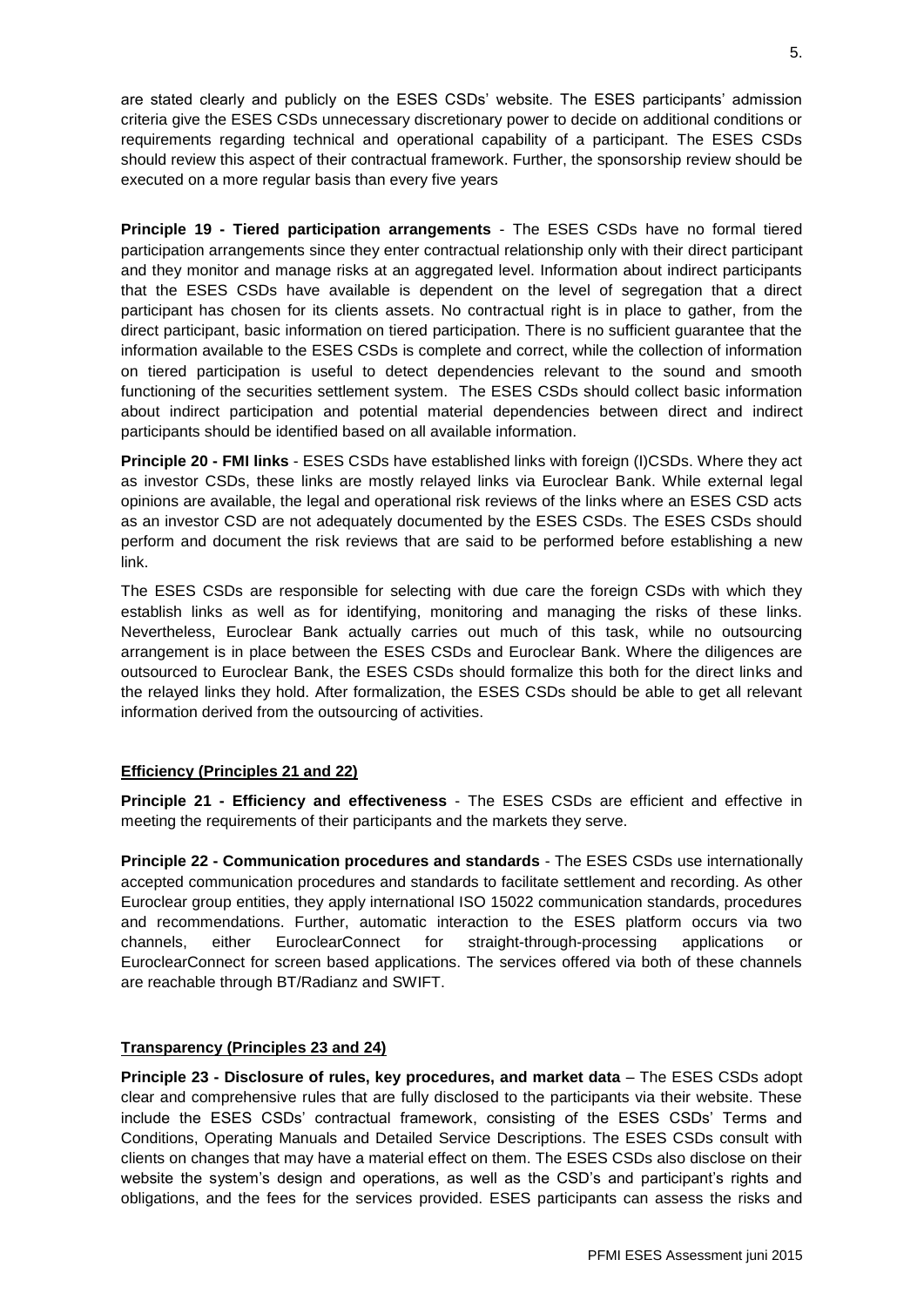costs they incur by participating in ESES. In as far as the stipulation of the operational details of the contractual framework via Detailed Service Descriptions (DSDs) and Newsletters is concerned, it is not always clear for both the CSDs and the clients which constitute the binding rules. When updating their contractual framework, the ESES CSDs should ensure, via adequate references, that the Newsletters and the Detailed Service Descriptions are always coherent, in order for all the information disclosed to clients to be fully transparent, understandable, and unambiguous.

**Principle 24** is not applicable for CSD/SSS.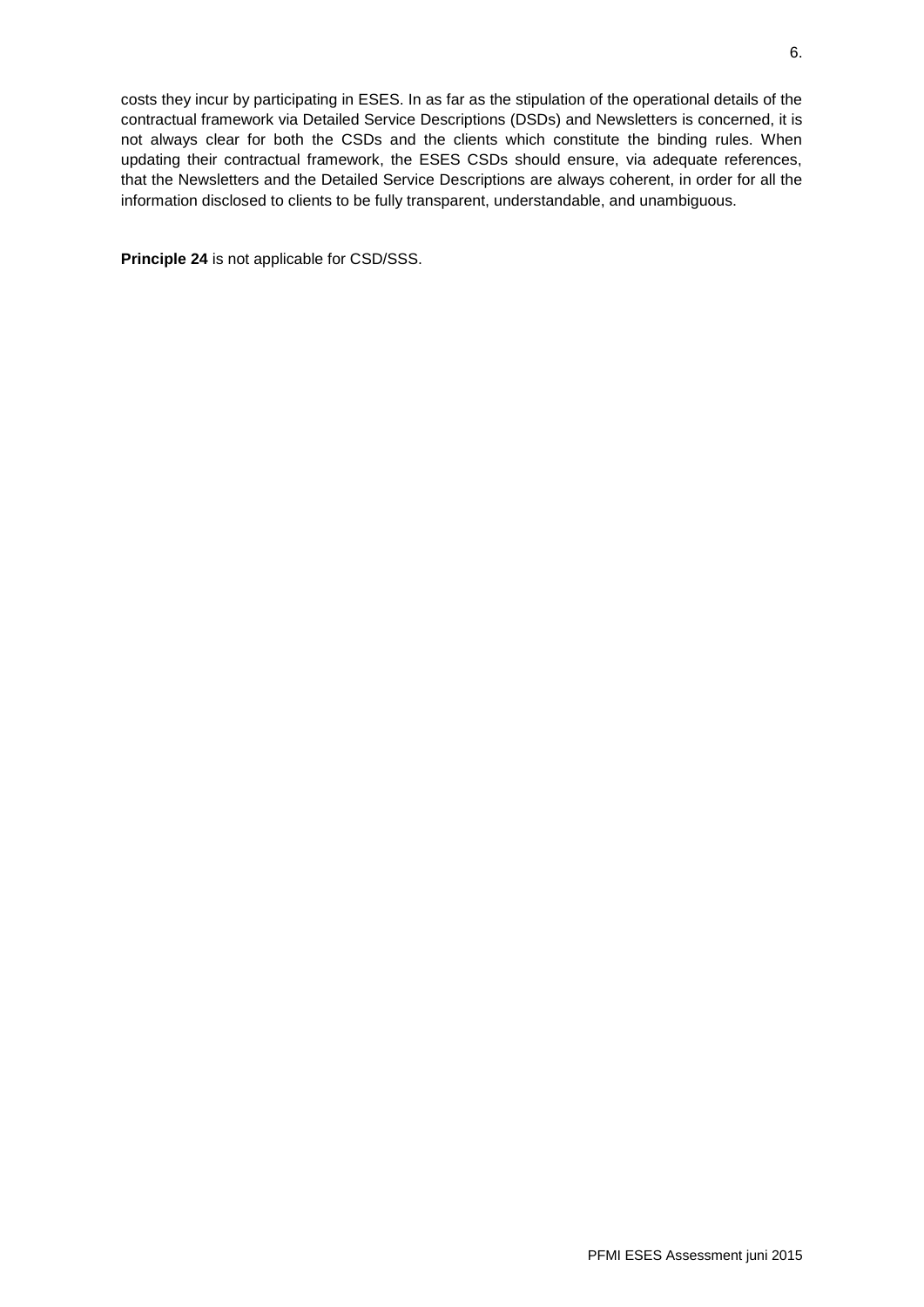| Prioritised list of recommendations for the ESES CSDs/SSSs |                                                                                                                                                                                                                                                                                                                                                                                                                                                                                                                                                                                                  |                                                                                                                                                                                                                                                                                                                                                                                                       |                                                                                                                                                                    |  |  |
|------------------------------------------------------------|--------------------------------------------------------------------------------------------------------------------------------------------------------------------------------------------------------------------------------------------------------------------------------------------------------------------------------------------------------------------------------------------------------------------------------------------------------------------------------------------------------------------------------------------------------------------------------------------------|-------------------------------------------------------------------------------------------------------------------------------------------------------------------------------------------------------------------------------------------------------------------------------------------------------------------------------------------------------------------------------------------------------|--------------------------------------------------------------------------------------------------------------------------------------------------------------------|--|--|
| <b>Principle</b>                                           | Issue of concern or other gap or<br>shortcoming                                                                                                                                                                                                                                                                                                                                                                                                                                                                                                                                                  | Recommended actions and<br>comments                                                                                                                                                                                                                                                                                                                                                                   | Time frame for<br>addressing<br>recommended action                                                                                                                 |  |  |
| 19                                                         | There is no guarantee that the<br>information available to the ESES<br>CSDs about indirect participation is<br>complete and correct. The<br>collection of information on tiered<br>participation remains useful to<br>detect dependencies relevant to the<br>sound and smooth functioning of<br>the securities settlement system.                                                                                                                                                                                                                                                                | Basic information about indirect<br>participation should be gathered<br>and potential material<br>dependencies between direct<br>and indirect participants should<br>be identified based on all<br>available information.                                                                                                                                                                             | By end 2015                                                                                                                                                        |  |  |
| 20                                                         | While external legal opinions are<br>available, the legal and operational<br>risk review of the links where an<br>ESES CSD acts as an investor CSD<br>is not adequately documented by<br>the ESES CSDs.<br>The ESES CSDs are responsible<br>for selecting with due care the<br>foreign CSDs with which they<br>establish links as well as for<br>identifying, monitoring and<br>managing the risks of these links.<br>Nevertheless, Euroclear Bank<br>actually carries out much of this<br>task, while no outsourcing<br>arrangement is in place between<br>the ESES CSDs and Euroclear<br>Bank. | The ESES CSDs should perform<br>and document the risk reviews<br>of the links.<br>As some of the diligences are<br>outsourced to Euroclear Bank,<br>the ESES CSDs should<br>formalize this both for the direct<br>links and the relayed links they<br>hold. After formalization, the<br>ESES CSDs should be able to<br>get all relevant information<br>derived from the outsourcing of<br>activities. | Before the migration of<br>the ESES CSDs to the<br>Target2Securities<br>platform                                                                                   |  |  |
| 23, 1                                                      | In as far as the stipulation of the<br>operational details of the contractual<br>framework via Detailed Service<br>Descriptions (DSDs) and<br>Newsletters is concerned, it is not<br>always clear for both the CSDs and<br>the clients which constitute the<br>binding rules, given that the<br>Newsletters are not always precise<br>on what DSD should be changed<br>and how the DSD is changed,<br>given that DSDs are not timely<br>updated                                                                                                                                                  | When updating their contractual<br>framework, the ESES CSDs<br>should ensure, via adequate<br>references, that the Newsletters<br>and the Detailed Service<br>Descriptions are always<br>coherent, in order for all the<br>information disclosed to clients<br>to be fully transparent,<br>understandable, and<br>unambiguous.                                                                        | By the end of Q2, 2015.<br>The ESES CSDs started<br>to include precise<br>references to the DSD in<br>the newsletters that<br>update the contractual<br>framework. |  |  |
| 3, 15                                                      | This assessment does not include<br>the compliance with the CPMI-<br>IOSCO guidance. This point will be                                                                                                                                                                                                                                                                                                                                                                                                                                                                                          | Euroclear should check the<br>ESES CSDs' recovery plan on<br>its compliance with the CPMI-                                                                                                                                                                                                                                                                                                            | By the end of 2015                                                                                                                                                 |  |  |